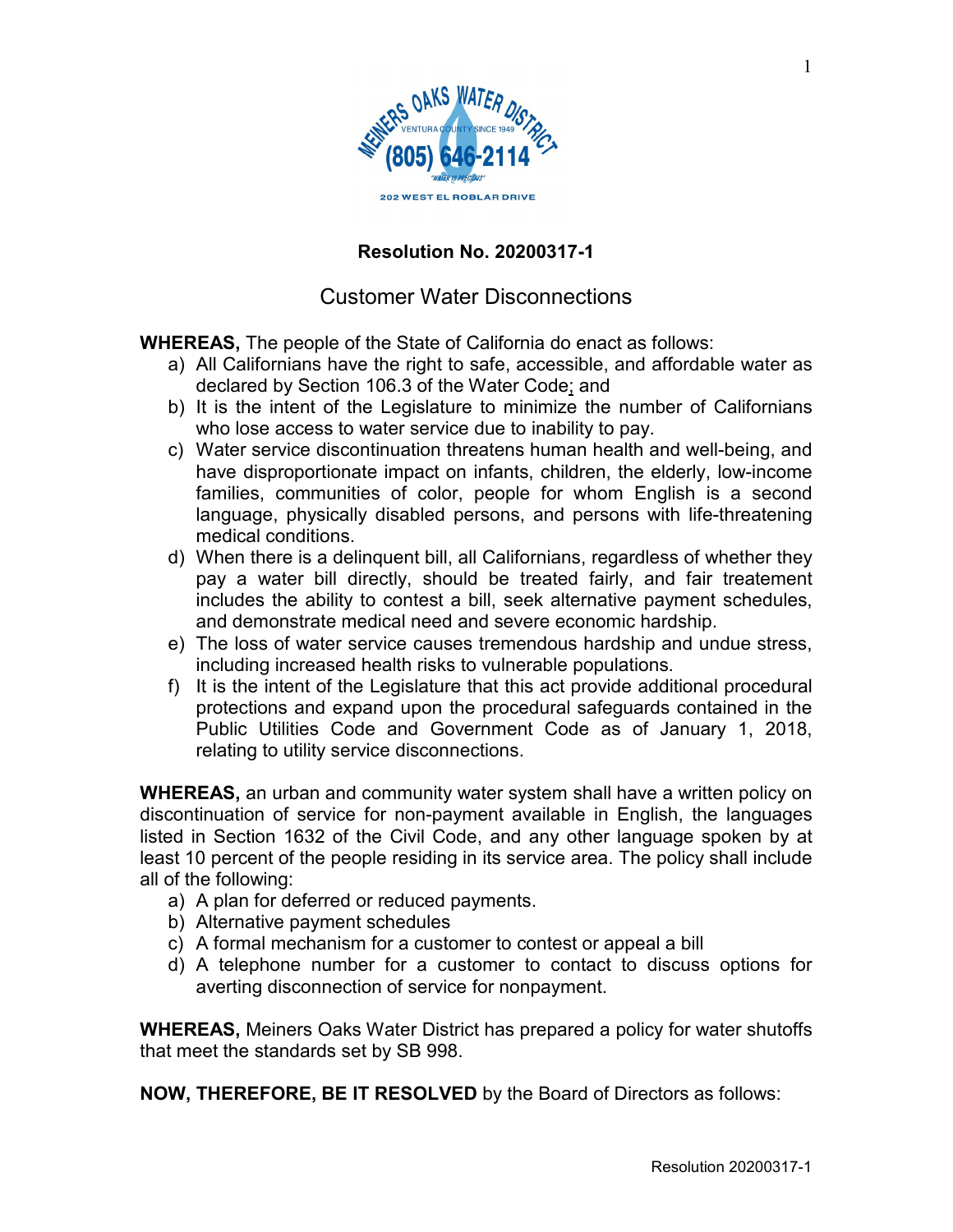- 1. No customer will be shut off for non-payment of less than 60 days. Customers who are delinquent by 60 days and have a balance of \$200 or more shall be given a termination notice.
- 2. Each customer will be contacted via phone, notice, mail or in person regarding the shutoff no less than 7 days prior to the shutoff. The customer will be advised of the reconciliation agreement. The termination notice will include all the requirements listed in Health and Safety Code 116908.
- 3. A customer may appeal the shutoff by requesting consideration from the General Manager or designee.
- 4. If the customer fails to contact the District by the eighth day after the notice, the service will be terminated and the customer will be charged a shutoff fee.
- 5. To restore service to customers who are terminated, a reconnection fee will be chared to return service to the customer's location (during normal hours \$50 and after-hours \$150).
- 6. Delinquent fees may be dismissed once every twelve months
- 7. For those customers who demonstrate a household annual income that is 200% below the federal poverty of if any member of the customer's household is currently a recipient of CalWorks, CalFresh, general assistance, Medi-Cal, Supplemental Security Income/State Supplementary Payment Program, or California Special Supplemental Nutrition Programfor Women, Infants, and Children.
- 8. The policy shall be available on the community water system's website and in writing, upon request.

PASSED, APPROVED AND ADOPTED this 17<sup>th</sup> day of March 2020.

On File **On** 

 Board President Michel Etchart

ATTEST:

 $\frac{1}{2}$  , and the set of the set of the set of the set of the set of the set of the set of the set of the set of the set of the set of the set of the set of the set of the set of the set of the set of the set of the set Secretary to the Board of Directors Summer Ward